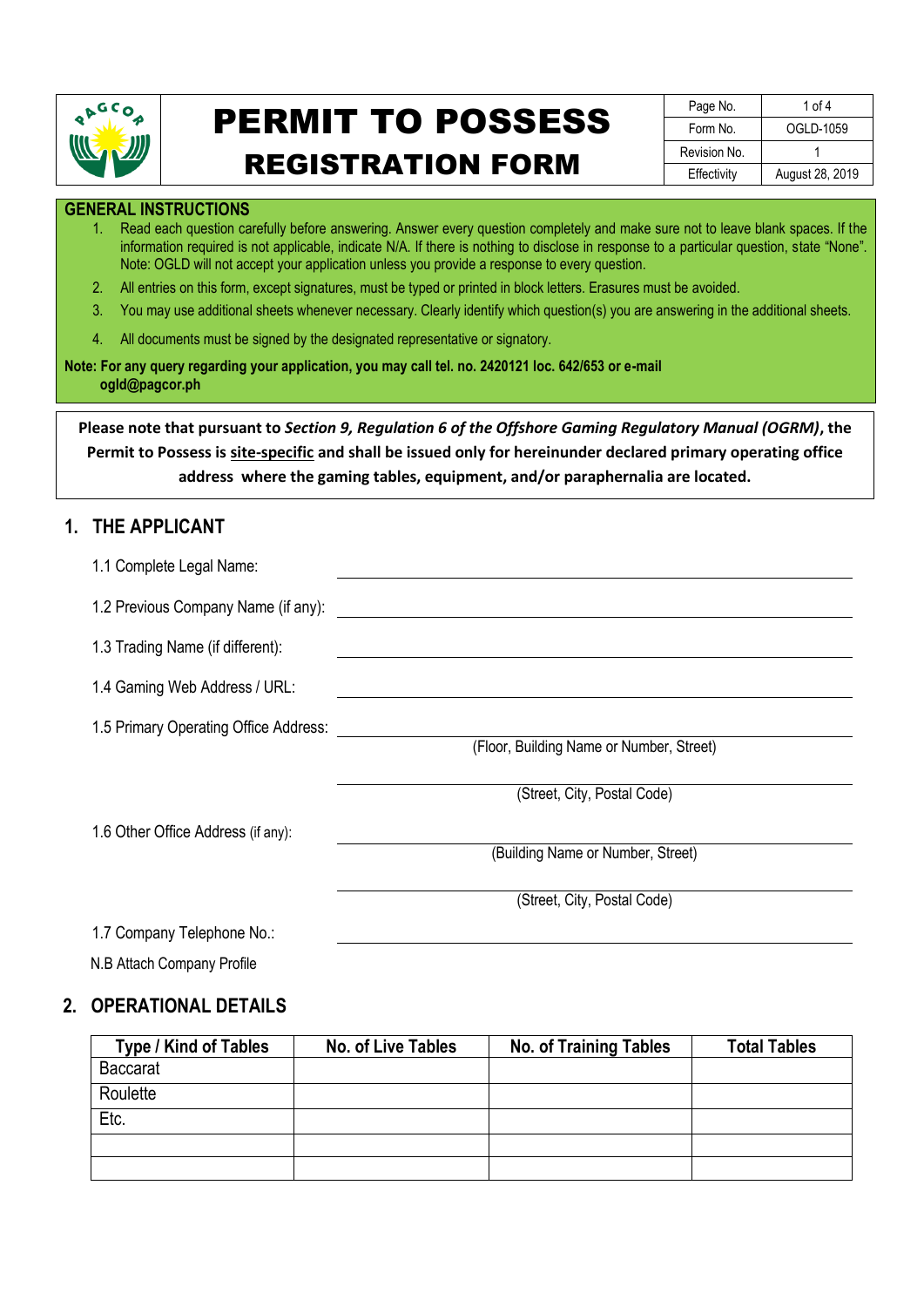

### PERMIT TO POSSESS REGISTRATION FORM

| Page No.     | $2$ of 4        |  |
|--------------|-----------------|--|
| Form No.     | OGLD-1059       |  |
| Revision No. |                 |  |
| Effectivity  | August 28, 2019 |  |

#### **3. GAMING EQUIPMENT AND PARAPHERNALIA:**

| <b>Particulars</b>                                             | Check if applicable |
|----------------------------------------------------------------|---------------------|
| Gaming Table/s                                                 |                     |
| <b>Playing Cards</b>                                           |                     |
| Table Layout/s                                                 |                     |
| Chips / Plaques                                                |                     |
| <b>Surveillance Equipment</b>                                  |                     |
| Others (kindly indicate other gaming equipment/ paraphernalia) |                     |

#### **4. NAME OF PHILIPPINE OFFSHORE GAMING OPERATOR BEING SERVICED**

| 3.1 Complete Legal Name:           |                                          |  |
|------------------------------------|------------------------------------------|--|
| 3.4 Gaming Web Address / URL:      |                                          |  |
| 3.5 Registered Office Address:     |                                          |  |
|                                    | (Floor, Building Name or Number, Street) |  |
|                                    | (Street, City, Postal Code)              |  |
| 3.6 Other Office Address (if any): |                                          |  |
|                                    | (Floor, Building Name or Number, Street) |  |
|                                    | (Street, City, Postal Code)              |  |

N.B Attach Service Agreement with Philippine Offshore Gaming Operator Licensee

#### **5. LIVE STUDIO AND STREAMING PROVIDER ACCREDITATION:**

| <b>Accreditation</b><br><b>Number</b> | <b>Address</b> | <b>Validity</b> |
|---------------------------------------|----------------|-----------------|
|                                       |                |                 |
|                                       |                |                 |
|                                       |                |                 |
|                                       |                |                 |

#### **6. NAME OF OTHER COMPANIES BEING SERVICED, if any:**

| <b>Name</b> | <b>Description of Services</b> | <b>Other Office Addresses</b> |
|-------------|--------------------------------|-------------------------------|
|             |                                |                               |
|             |                                |                               |
|             |                                |                               |
|             |                                |                               |

 *(Please use additional sheet/s if necessary.)*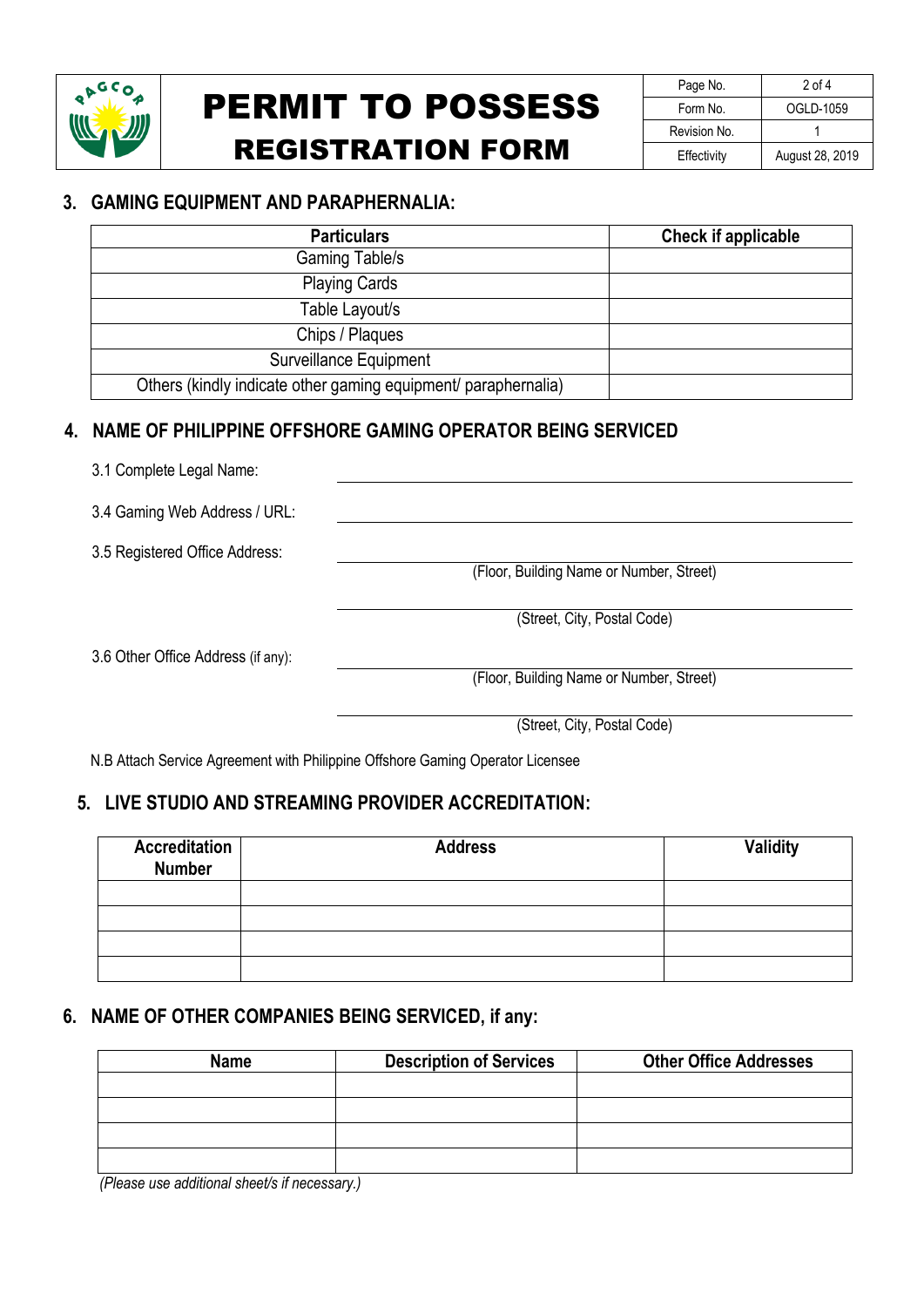

## PERMIT TO POSSESS REGISTRATION FORM

| Page No.     | 3 of 4          |  |  |
|--------------|-----------------|--|--|
| Form No.     | OGLD-1059       |  |  |
| Revision No. |                 |  |  |
| Effectivity  | August 28, 2019 |  |  |

#### **7. BACKGROUND INFORMATION**

| The questions below apply to all jurisdictions where the Applicant is present or registered. If the answer<br>to any of the questions is "YES", please provide details in a separate sheet. Indicate offenses and/or<br>circumstances that transpired within and outside of the Philippines. |     |           |  |  |
|----------------------------------------------------------------------------------------------------------------------------------------------------------------------------------------------------------------------------------------------------------------------------------------------|-----|-----------|--|--|
| 6.1 Has the Applicant ever been convicted of an offense?                                                                                                                                                                                                                                     | Yes | No        |  |  |
| 6.2 Has the Applicant been charged with an offense and<br>awaiting hearing; or otherwise subject to a pending<br>prosecution?                                                                                                                                                                | Yes | No        |  |  |
| 6.3 Is the Applicant under investigation by:<br>The police, customs or any law enforcement<br>a)<br>agency                                                                                                                                                                                   | Yes | <b>No</b> |  |  |
| b)<br>Any other government agency                                                                                                                                                                                                                                                            | Yes | No        |  |  |
| Any professional body, trade association or<br>C)<br>industry regulator                                                                                                                                                                                                                      | Yes | No        |  |  |
| 6.4 Is the Applicant company part of a wider group of<br>companies or any other corporate structure?                                                                                                                                                                                         | Yes | No        |  |  |
| 6.5 Is the Applicant a licensee or has been a licensee of<br>any other gaming authority?                                                                                                                                                                                                     | Yes | No        |  |  |